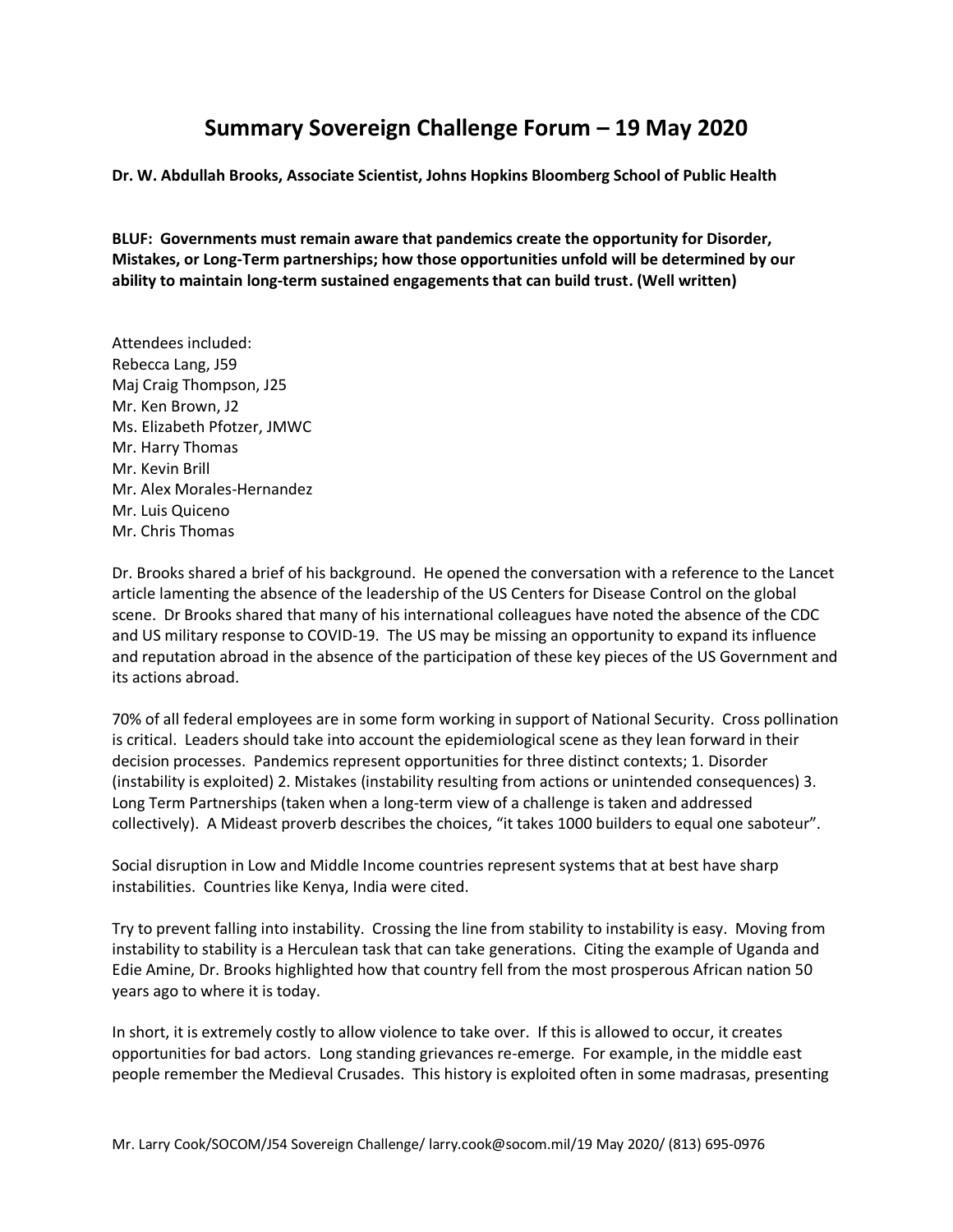the world view of Islam under siege. Some madrasas present a world view of Islam under siege, exploiting historical facts and world views.

A recent example highlighted the Polio vaccination program which became a casualty of broken trust. It became viewed People viewed the PVP with suspicion and conspiracy theories, wrongly suggesting it a means to sterilize the population.

Dr. Brooks shared some details about how the tetanus vaccine became the subject of such rumors. Because the Tetanus Toxoid has a large molecular structure into which other vaccine molecules can be incorporated. In places where the vaccine is in limited supply, pop to give the vaccine to women of childbearing age as to protect the unborn from neonatal tetanus, a cause of significant infant mortality. When a catholic priest realized that young women were given the vaccine exclusively, he made up a story that it was really a means of mass sterilization. This occurs when trust between the population and the authorities is eroded.

Similarly, the Polio vaccination was used as a rouse to obtain DNA samples which led to the identification of Usama Bin Laden. The Taliban soon learned of this method and retaliated against health workers.

Conspiracy theories are an avenue of control by the powerless. Some use this as a tool to manipulate; in other cases, as a means to commit genocide.

Suspicions include diseases that are new to a population may be viewed wrongly as a bioweapon, deployment of a vaccine may be seen with distrust.

Mistakes by the 'good guys', a single point of failure may lead to long-term distrust. Anything that jeopardizes trust is a single point of failure. Necessary are sustained bilateral relationships trust is essential—irreplaceable.

Ex: Measles in Bangladesh; measles vaccine was administered by Russians and the Americans in different methods. Viewed with suspicion by populace as a result. (this needs more detail… lost thought)

Critical mistakes that lead to lost trust are

- 1. Ignoring a problem until it affects you
- 2. Withdrawing Aid

Two categories of public health

- 1. High Public Health Impact -
- 2. Climate Motivated Disease Spread? Typhoid in urban settings

Mitigating a single point of failure through the following actions:

- 1. Long Term Engagement
	- a. Health workers are ambassadors for US
	- b. Strategic deployment of support
		- i. Long-term Fixable problems with high mortality rate like TB, Typhoid
		- ii. Short-term Disaster mitigation and sustainment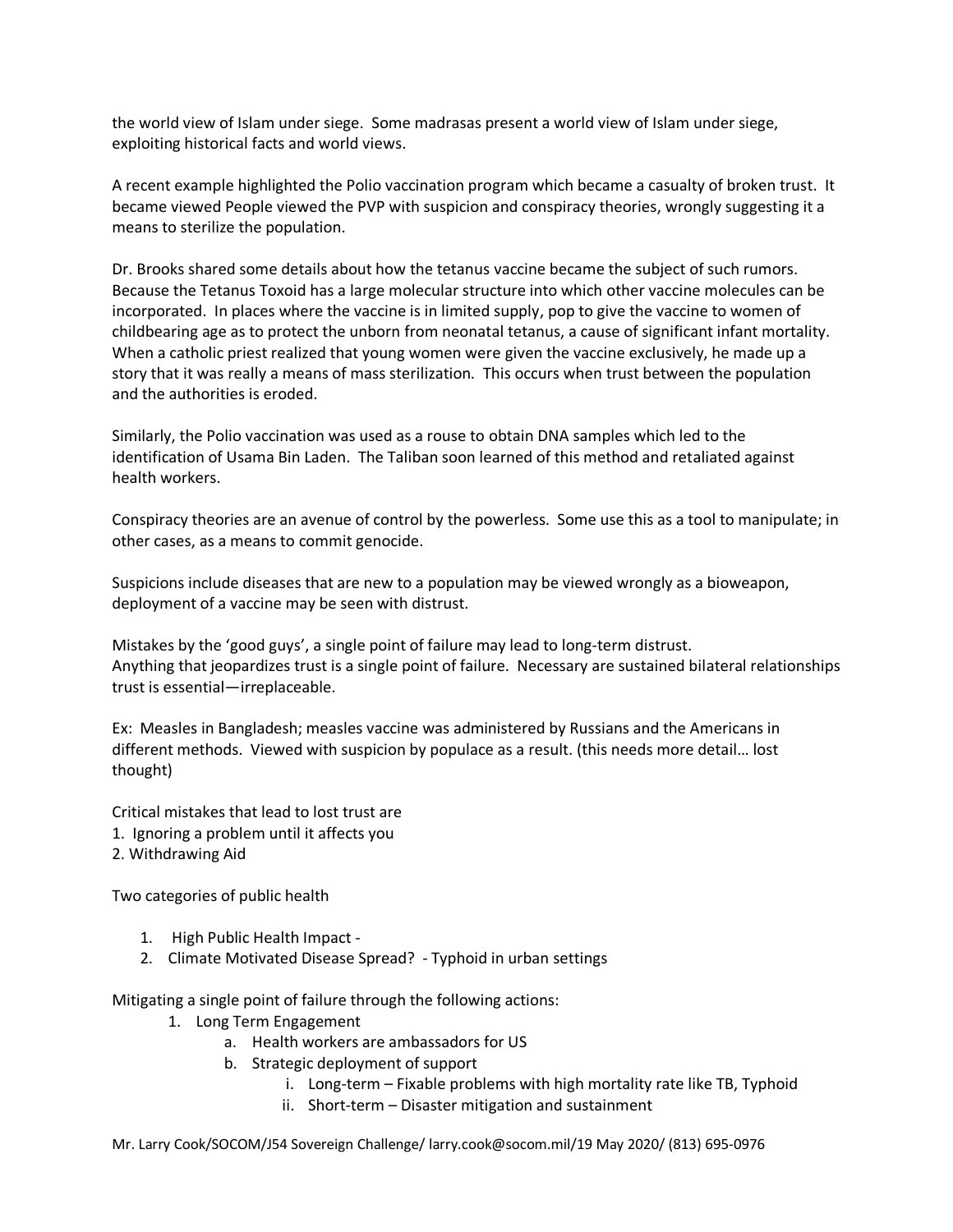## WORKING TO GAIN STABILITY

- 1. Surveillance
	- a. Diagnostic (looking for viral particles)
	- b. Serologic (looking for antibodies) tells you how widespread and where it's going; number of silent carriers; asymptomatic;

Moving forward the coincidence of influenza and COVID-19 is worrying

2. Vaccine and Therapeutic Development – management of expectations –

Note: nutrition matters and is related to the efficiency of vaccines; works differently in different populations.

Having the capacity to develop in country for surge capacity is key

TECH TRANSFER -can the treatment be licensed

- 1. Existing Therapies
- 2. Novel therapies
- 3. Immune Based

CAPACITY BUILDING – Giving life saving skills targeted toward pandemic preparedness; provides possible early signals

Conspiracies are challenging; "Working together sheds antiseptic light on conspiracies"

IN the case of Ebola – lack of trust toward the governments turned to lack of trust against doctors – Docs were accused of bring the virus to the community – breaking important cultural rituals like stopping the family from washing the body of a deceased family member was troubling and unacceptable. The inability to work on common medical problems erodes trust as well.

Vaccines are successful in only 1 out of every 16 attempts.

Vaccine trials are composed of three components: 1) Evaluation of Safety 2) Evaluation of Immunogenicity and Protection from the infection 3) Evaluation against Wild Type Virus (antigen)

Taiwan has had a great deal of success, they are doing what the Chinese are doing, but on Steroids. They have done an excellent job of surveillance; they have the highest percentage of testing per capita. Contact tracing and disease mitigation has been critical in their success. The US would have to do 5 million test per day to achieve the same level of surveillance. Ironically Taiwan is not permitted in the WHO; an issue the US is working to resolve

COVID-19 is revealing societal inequities. the US infection rate is likely underestimated significantly. We can tell this because our infection rate is still at 6% which is too high. If more